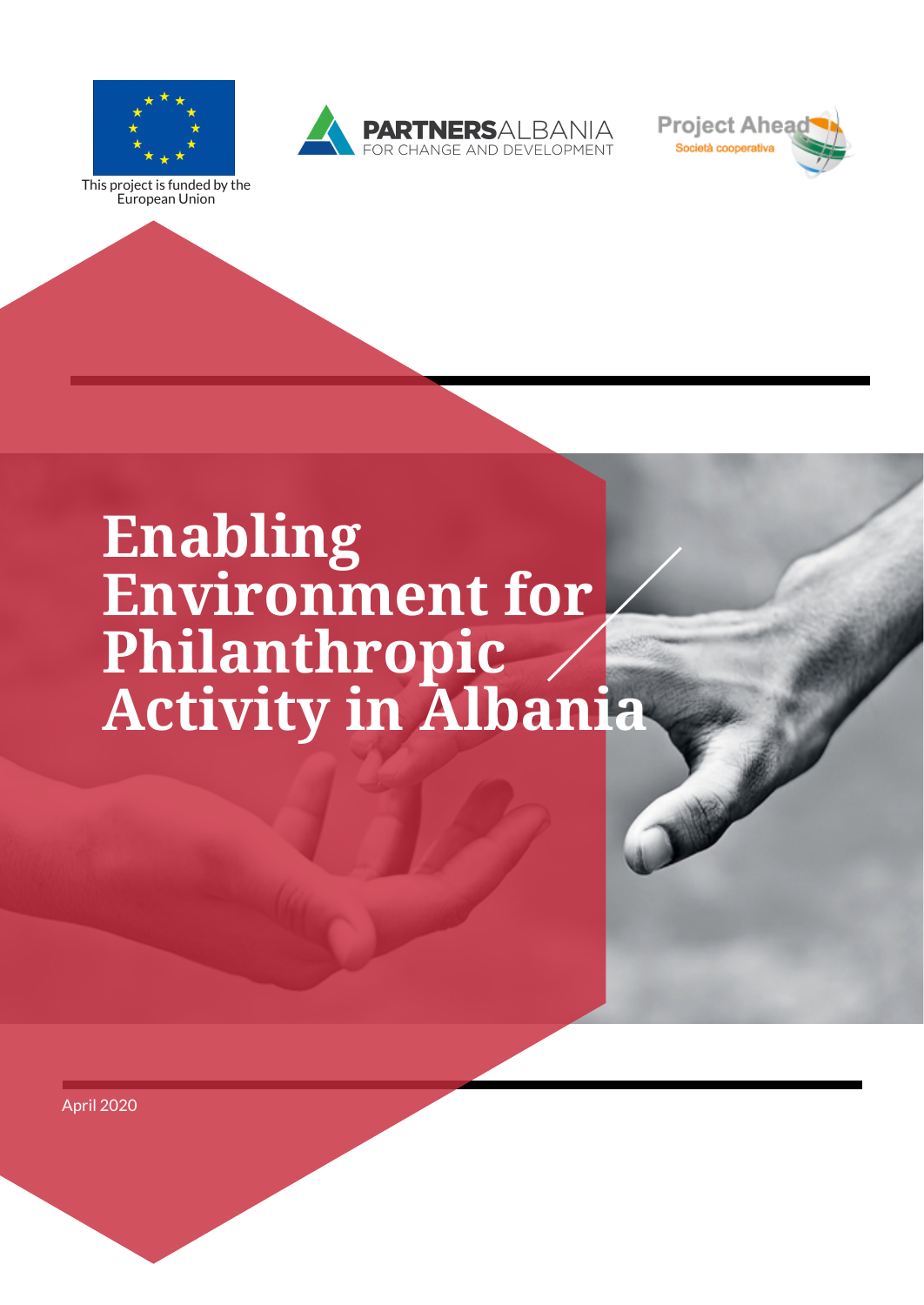This publication has been prepared in the framework of **"EMBRACE – Enterpreneurship Models Building Relations and Creative Economy"** project with the financial support of European Union through European Delegation in Albania.

The content of this publication is the responsibility of Partners Albania for Change and Development and does not necessarily reflect the views of European Union.

#### **© 2019 by Partners Albania for Change and Development. All rights reserved.**

#### **Authors:**

**Juliana Hoxha Erila Haska**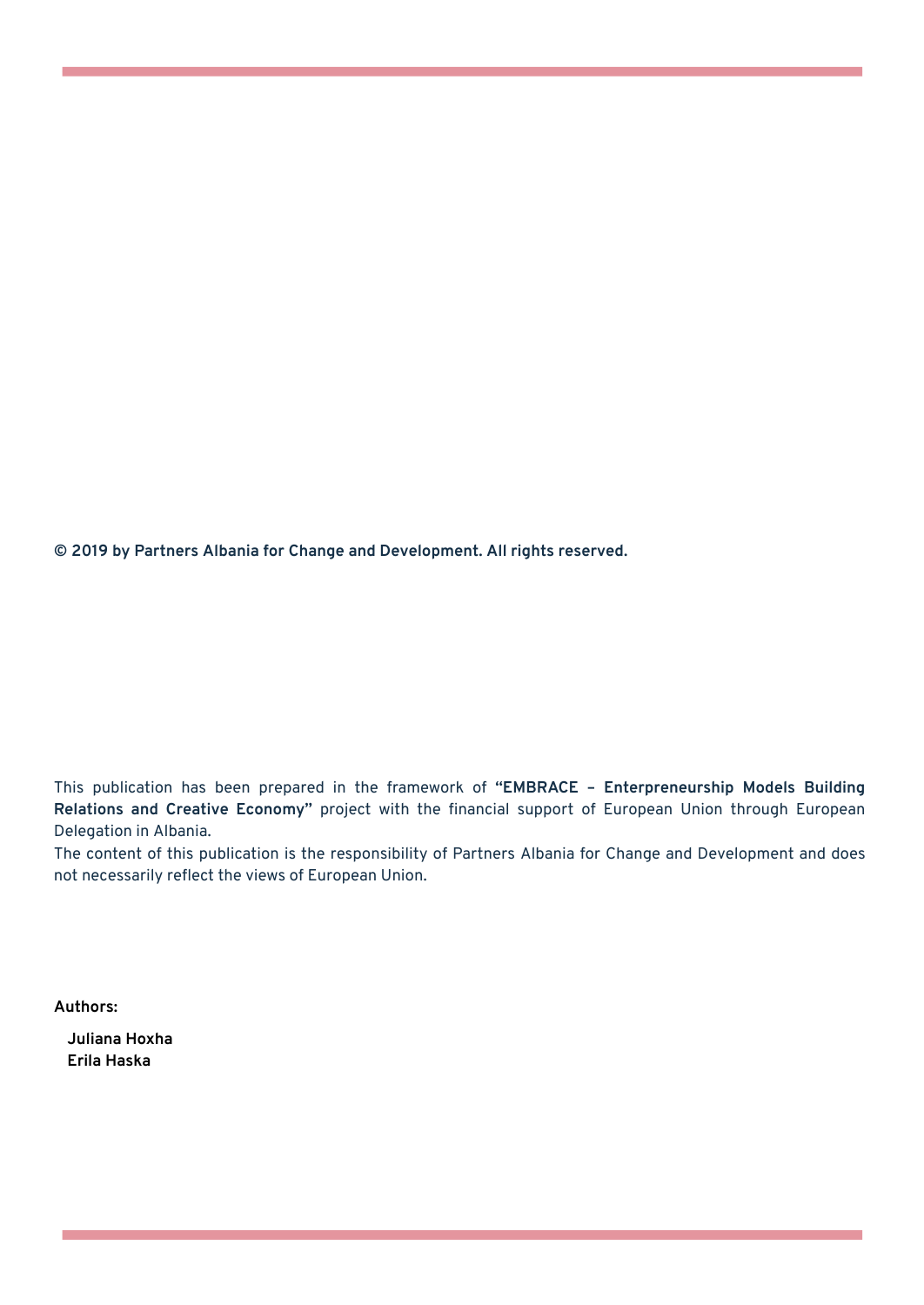### FORWARD

Partners Albania for Change and Development (Partners Albania), as an organization dedicated to

this field for a decade now, believes that the culture of giving and philanthropic activity is an important factor in the development and betterment of society. Its work is multifaceted including promotion of culture of giving in Albania, research to better understanding the development trends, potential and challenges, and advocacy for a conducive environment of such activity.

In order to increase public awareness and recognition on the significance of philanthropic activity, Partners Albania organizes an annual event dedicated to the most impactful contributions of the year made by individuals and businesses through the "**Philanthropy Award**". It is combined with systematic monitoring of philanthropic activity in Albania, publicly accessible in the form of quantitative and qualitative monthly and annual (2015, 2016, 2017, 2018) reports.

Partners Albania has planted the first seeds in researching the philanthropy field in Albania. To shed

some light on the roots of philanthropy, Partners Albania published *A historical view of the development of Philanthropy in Albania* study [,](http://partnersalbania.org/wp-content/uploads/2016/01/A_Historical_View_of_the_Development_of_Philanthropy_in_Albania.pdf) which portrays the development of philanthropic activity in Albania in different historical periods, starting from the 19th century.

In 2011, Partners Albania introduced *Entrepreneurship and Philanthropy* study [,](http://partnersalbania.org/wp-content/uploads/2016/01/Studimi.filantropiseSurvey.Philanthropy.pdf) aiming to reveal and analyze the scale and nature of philanthropic activity conducted by business community in Albania. Following this survey, in 2017 Partners Albania published the second study on *Philanthropic activity of Enterprises in Albania* to assess the level and characteristics of philanthropic activity carried out by the business sector in Albania, its development features and trends during 2011 – 2016.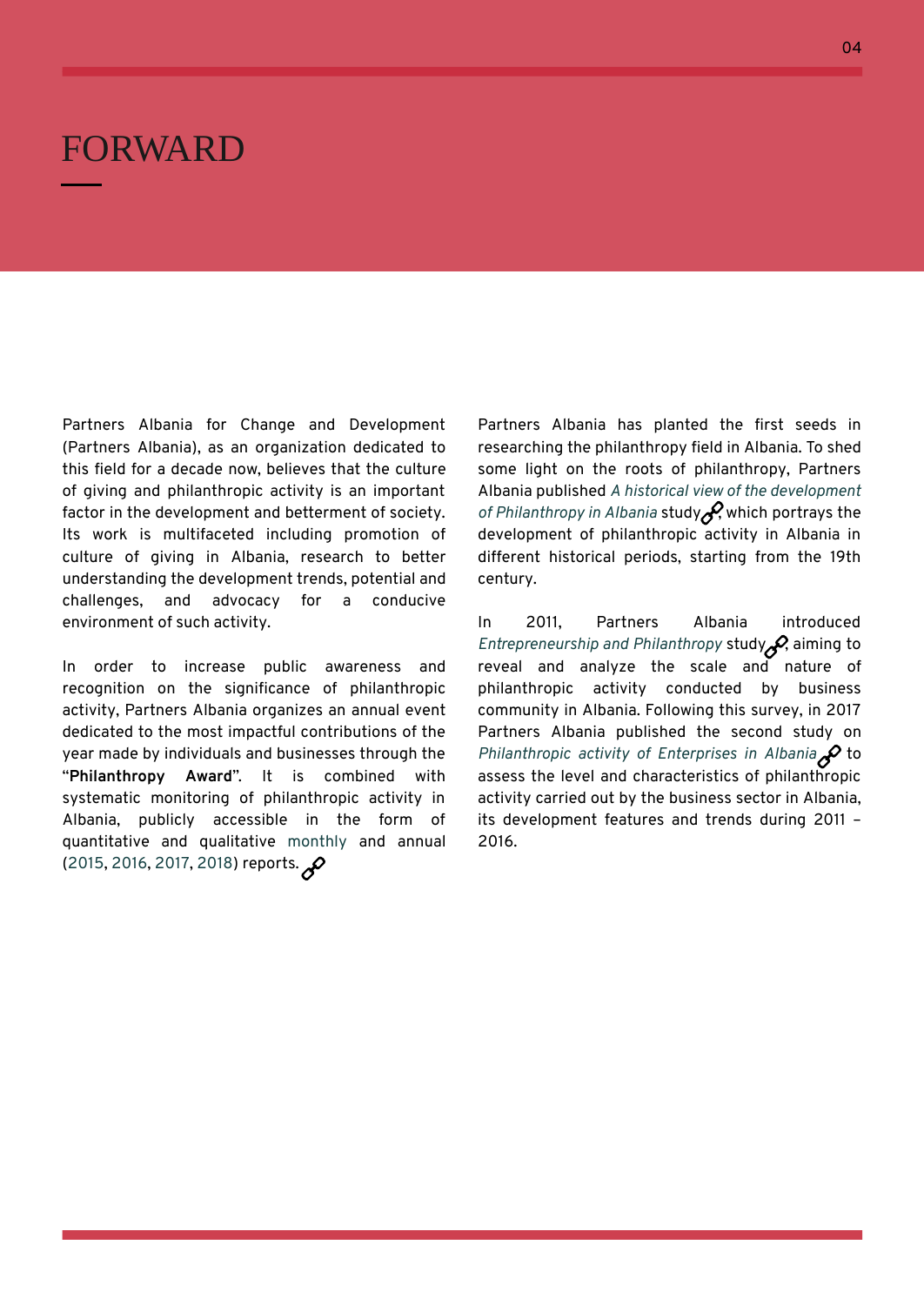# Table of Contents

- Terminology *05*
- Introduction *06*
- **1. The State of the Philanthropic Sector in Albania** *07*
- **2. Tax and Fiscal Framework** *08*
- 2.1. Enabling Tax System for Receiving and Making Donations in Albania *08*
- 2.1.1. Receiving of Donations from POs *08*
- 2.1.2. Corporate Donation *08*
- 2.1.3. Individual Donation *09*
- 2.2. Enabling Tax System for Donations International Best Practices *09*
- 2.2.1. Receiving of Donations from POs *09*
- 2.2.2. Corporate Donations *10*
- 2.2.3. Individual Donation *10*
- **3. Cross-Border Philanthropic Flows** *11*
- 3.1. Regulatory Environment for Sending and Receiving Cross-Border Donations in Albania *11*
- 3.2. Regulatory Environment for Sending and Receiving Cross-Border Donations –International Best Practices *11*
- **4. Political and Governance Environment** *12*
- 4.1. Albanian Practice *12*
- 4.2. International Best Practices *12*
- **5. Global Trends in the Philanthropic Landscape** *13*
- **6. Key Recommendations to Improve the Environment for Philanthropy** *15*
- References *16*

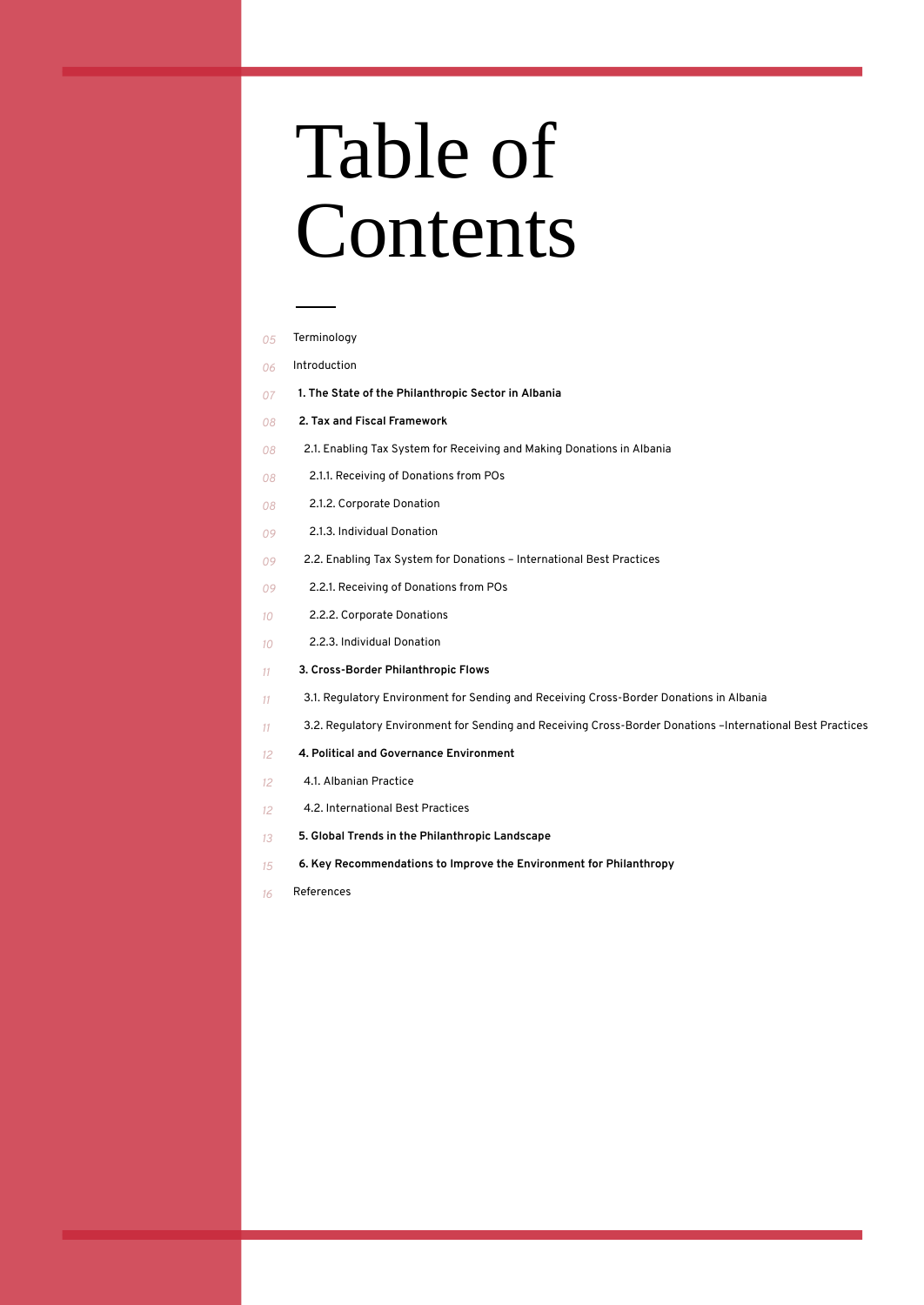**Corporate Philanthropy** are "donations of funds, time, resources, and in-kind services by companies to charitable, nonprofit, and/or community initiatives with the intention of 'giving back' from profit for the greater common good".[1] Corporate philanthropy (or corporate giving) is considered as a specific type of CSR activity. There are corporates that create

foundations or incorporate CSR practices into their work. Corporate philanthropy is becoming a major force, both through CSR units and independent corporate foundations (Liang & Renneboog, 2016).

**Corporate social responsibility - CSR** is about "companies having responsibilities and taking actions beyond their legal obligations and economic/business aim" (European Commission, 2002). CSR not only deals with corporate philanthropy but also other issues that affect the environment, consumers, human rights, supply-chain sustainability and transparency for the greater good of the world at large.

[1] The Corporate Social Responsibility Newswire Website. Url: https://www.csrwire.com/

### TERMINOLOGY

**Corporate foundations** are "philanthropic organizations that are created and financially supported by a corporation. The foundation is created as a separate legal entity from the corporation, but with close ties to the corporation" (Council on Foundations).

**Philanthropic freedom** refers to the "existence of enabling conditions and enabling elements that are present in a society to support free, independent and sustainable philanthropic activities" (Lilly Family School of Philanthropy, 2018).

**Philanthropic Organization - PO** refers to "a form of non-market, non-state organizations outside of the family that provide services for the public good". It includes the following: foundations (grant-making, operating, corporate, community, or government sponsored/created), community-based organizations and village associations, professional associations, environmental groups, advocacy groups, cooperatives, charitable organizations, centers, faithbased organizations, mutual entities, labor unions, societies, research institutes, diaspora organizations, online social-purpose portals, and transnational and cross-sectorial coalitions (Lilly Family School of Philanthropy, 2018).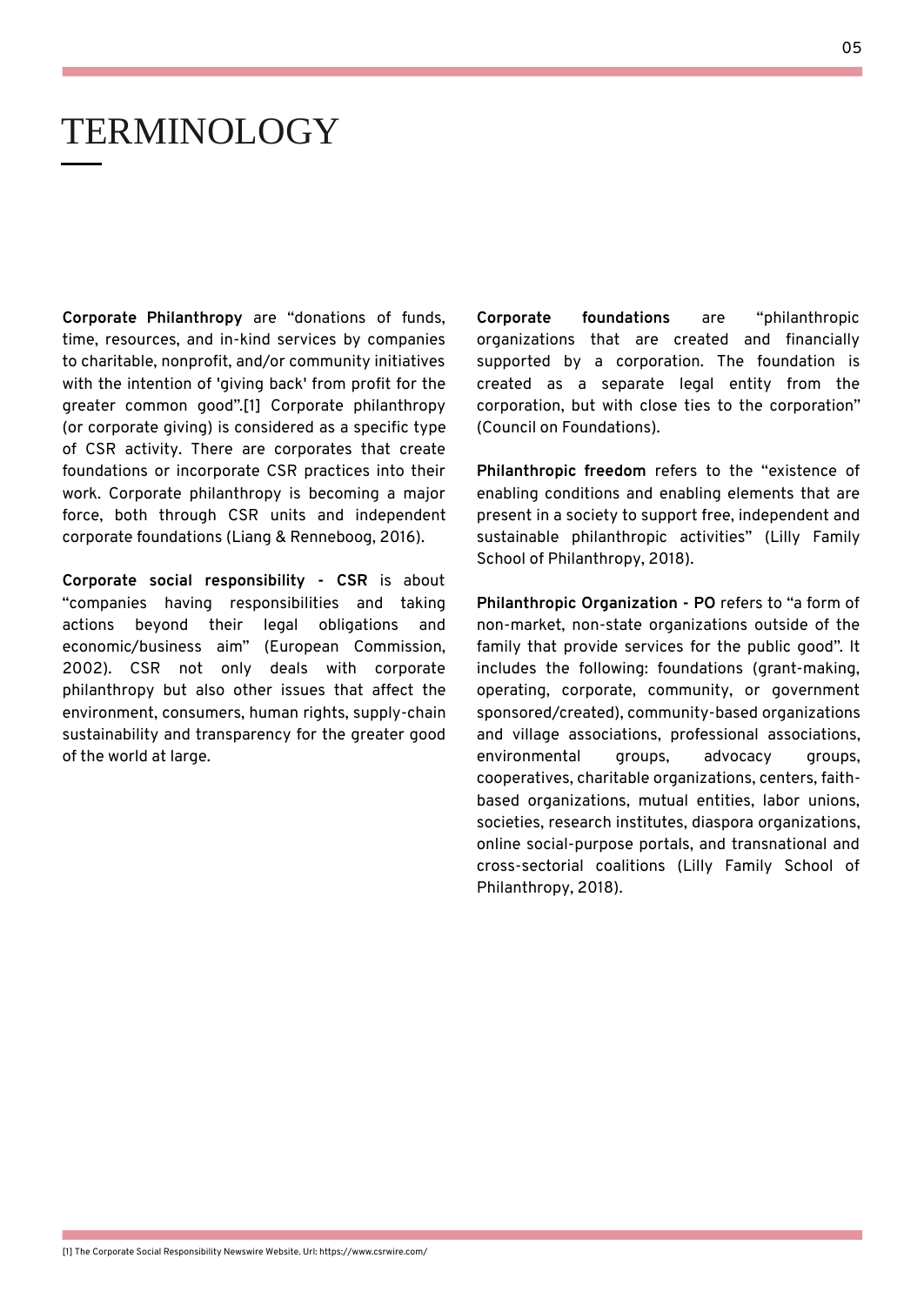There is a greater belief that institutional philanthropy can stimulate strategic investments, and have a growing impact on the solution of the economic and social issues. While many countries and cultures have long traditions on philanthropy, the current global foundation sector is growing particularly in high-income countries (Johnson,

2018).

The United States has been the most generous country in the world over the past decade with 95% of donors accounting for €224 billion, according to the World Giving Index (Charities Aid Foundation, 2019). In comparison with the United States, Europe ranks quite low with 44% of donors accounting for €22.4 billion (Observatoire de la Fondation de France, 2015).

However, in many countries across Europe philanthropy is growing as a source of funding in particular for social innovation. Before many centuries, philanthropists were major funders of social, cultural and religious institutions. Nowadays, the rich tradition of giving is on the rise in Europe (European Research Network on Philanthropy, 2017). There is an advance of both informal and institutional philanthropy displayed on different levels across Europe (Lilly Family School of Philanthropy, 2018).

However, facts on the volume and the social impact are missing.[2]

[2] Donors and Foundations Networks in Europe Website. Url: https://dafne-online.eu/data-and-research/

### INTRODUCTION

Despite the lack of reliable and public data, the philanthropic actions and seeds of innovative philanthropic tools are on the rise in Albania, as well. This paper seeks to present an overview of philanthropic state of affairs in Albania and provide the main trends and best practices from other countries, which could serve to a better comprehension of the dynamics from the stakeholders' , part of the PO sector. The paper is structured based on the main indicators composing the philanthropic freedom such as tax and fiscal issues, cross-border philanthropic flows, the political environment in Albania as well as the main trends of the sector.

The applied methodology used in the paper consisted in desk research collecting information and data based on the legal framework, regulations, need assessments, studies conducted by NPOs, donors, international and national agencies.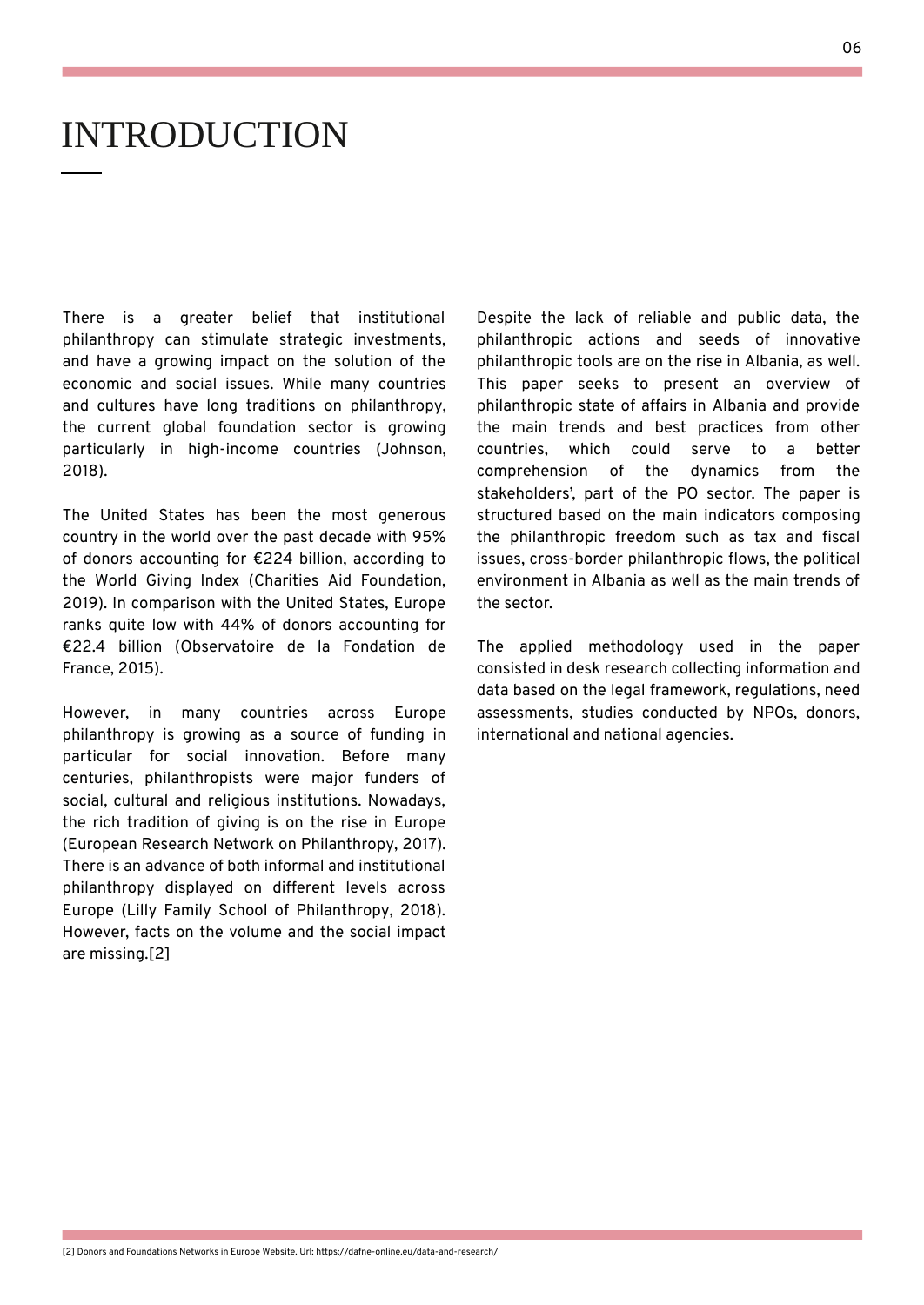Philanthropy has its own specific history, inextricably linked with the social, economic and historical circumstances that the Albanian population has lived through. The first traces of philanthropy among Albanians originate very early and date back to medieval times, which are evidences of the longlasting philanthropic tradition in Albania. Charity and Philanthropy were developed mainly by Albanians living abroad. The philanthropy planted its first seeds in the field of education and culture, which created the basis for the economic development of Albanian cities. During the communist area, the charity and philanthropy were replaced with the concept of voluntarism and solidarity. The economic and social transition of Albania after 90's, accompanied with the establishment of nonprofit organizations and the development of civic society determined the conditions for revival of the charitable and philanthropic activity (Partners Albania, 2011).

Based on the daily monitoring of the philanthropic activity in the country, support to marginalized groups, followed by seasonal giving and poverty relief are the main fields of donation during last 5 years, 2014 - 2019. Consistently, children and youth remain the main beneficiary of the philanthropic activity.[3] When it comes to the main areas of business sector philanthropic activity, the poverty relief is the main one followed by education and health. The biggest contributors belong to the banking and insurance sector (Partners Albania, 2017).

During 2015 - 2018, the number of donations per year ranges between 217 and 328 showing a stable trend of donations. There was an exceptional increase in the number of donations for year 2019 with 90,436 donations, due to remarkable solidarity demonstrated in response to the earthquake of November 26th relief efforts. Regarding the nature of donation, cash is the most common form of donation, followed by in-kind donations. Donations from **business sector** comprise the largest value, in particular for 2017 and 2019.3 Nevertheless, these data are not very accurate and there are grounds to believe that value of donations is much higher. The methodology of data collection is based on media reports, including social media and official information resources made available by public and non-public institutions.

Reporting of philanthropic activity by business sector, especially SMEs is not common and not always business chose to go public about them.

According to Partners Albania (2017), the philanthropic activity by the business sector is mainly led by the will of the owner or CEO. Only a small percentage of businesses – mostly operating in the telecommunication, banking, and mining industry – have strategies in place and structures related to corporate social responsibility. Mostly, these businesses are large taxpayers with foreign capital, which have inherited from their headquarters a strong business public responsibility.

[3] For more information, please refer to: Monitoring of Philanthropic Activity in Albania 2015-2020. Url: http://partnersalbania.org/programs/monitoring-of-philanthropic-activity-in-albaniaen/

[4] Some main examples of campaigns where individuals have shown a great spirit of solidarity and have donated massively are: The floods in Fieri in 2015, the floods in Shkodra in 2018 and the big earthquake of November 26th 2019.

Although there is a CSR network in Albania it has not been very effective. Firstly, in creating a public discussion around CSR role and possible ways to encourage it, and secondly, developing a support and promotion program for businesses that would like to develop CSR strategies.

Predominantly, the owner or CEO is the first entry point to the decision for any philanthropic donation, regardless of size and scope. However, there are some corporations that have started setting up their own philanthropic foundations. Because corporate philanthropy is predominantly not strategic but rather ad hoc, it suffers inconsistency in areas/issues it supports and volume of donations. The latter one is directly linked to the financial performance of the private sector, and the optimistic growth forecast.

When it comes to corporate philanthropy through nonprofit sector, the business sector expects NPOs to be more proactive in presenting their social investments needs which are in line with the business strategy. Another important factor in this relation is the transparency of nonprofit sector and its impact in the community. These would increase the trust of business to channel their donations through NPOs (Partners Albania, 2017).

In terms of **individual giving**, the monitoring of philanthropy activity during the years has shown that individuals comprise

the second largest group of donors in the country. Individual donors were ranked first in terms of donation number and value during 2016 and 2018.3 It seems that individuals are more sensitive to causes like poverty alleviation and natural disasters.[4] During the recent years, individuals have been involved widely in onsite and online fundraising campaigns by donating cash, in kind and showing an impeccable readiness even in volunteering work and pro-bono services. Individual donations are still invisible in the eye of media and not widely promoted. For more than three years, individual donors have been actively donating to charity foundations like Fundjave Ndryshe and Firdeus Foundation by showing a strong feeling of solidarity towards poor families and people in need.

## 1. THE STATE OF *PHILANTHROPIC SECTOR* IN ALBANIA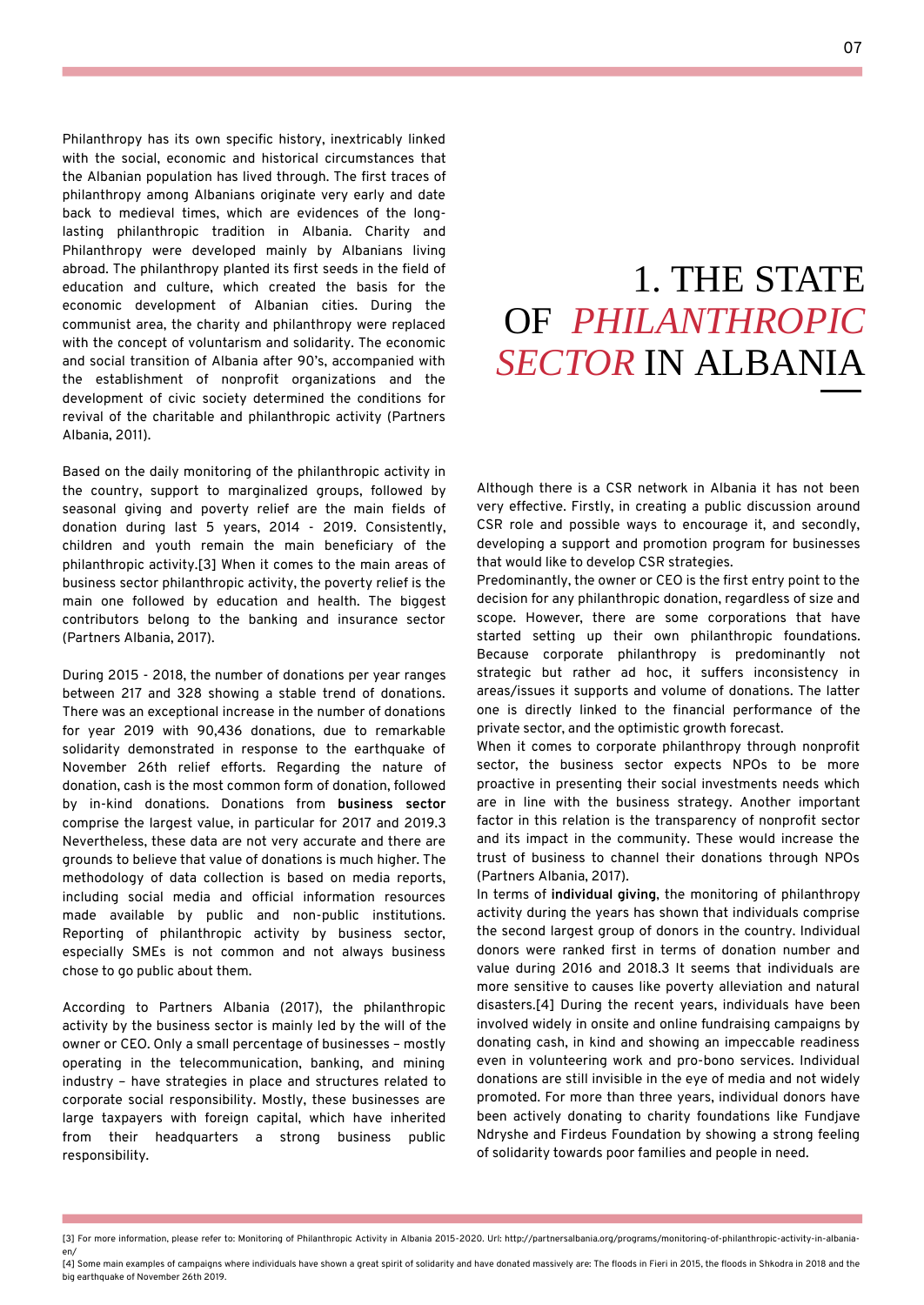POs have no restriction to raise funds from private sources being local or international. Their grants, donations, bank deposits and membership fee are exempted from profit taxes. There is no legal restriction regarding private donations regarding either volume, nature or origin.

Goods and services offered by NPOs closely related to social

assistance and care; goods and services closely related to protection of children and young people, services related with sport and physical education and goods and services on cultural and education are exempted from VAT.[5]

In order for a PO to get the VAT exemption, it should fulfill these criteria:

- *The decision - making body must have no direct interest in the PO activity;*
- *The non - economic activity must significantly prevail to the rest of PO activity;*
- *Service and goods carried out by POs should not compete with the profitable commercial sector;*
- *The annual turnover from profit activity must not exceed 20% of the total annual revenues.*

The procedure to claim VAT reimbursement for all purchases as part of the project has been in place only for EU funded projects, but in practice, it has not worked. It has been considered quite bureaucratic and complex; therefore, no PO has received VAT reimbursement. On December 2019, the Ministry of Finances and Economy approved an Instruction[6], which makes significant improvements in terms of VAT issue. According to the Instruction No. 34, "*NPOs which have entered into a financing contract with donor funds enjoy the right to a refund of the VAT paid on the purchase of goods and services".* This procedure explains all the steps how the VAT will be reimbursed for NPOs and sub grantees. From now on all donor funding (not just EU) to nonprofit sector part of bilateral agreement with Albanian government is VAT excluded.

[5] Decision no. 953, date 29.12.2014 "On Implementation Provisions to the Law no 92/2014 "On Added Value in the Republic of Albania" , amended. Url: https://www.tatime.gov.al/eng/shkarko.php?id=707

[6] Instruction No.34 "On a modification of the Instruction No. 6, dated 30.01.2015 On the Value Added Tax in the Republic of Albania" of 05 December 2019. Url: https://www.cbc-mnealb.org/tacka-custom/tacka-media/2019/12/INSTRUCTION-No.34-date.\_5.12.2019\_.pdf

[7] Law No. 7892/1994 "For Sponsorship" , amended, dated 21.12.1994. Url: http://www.vendime.al/wp-content/uploads/2015/08/Ligji\_7892\_1994\_Per\_Sponsorizimet.pdf

# 2.*TAX AND FISCAL* FRAMEWORK

### **2.1. Enabling Tax System for Receiving and Making Donations in Albania**

#### **2.1.1. Receiving of Donations from POs**

#### **2.1.2. Corporate Donation**

There is an increasing trend of philanthropic activity conducted in USA, Europe, reflected also in Albanian landscape. European philanthropic capital is extremely concentrated, mainly as a result of very large corporate foundations (Observatoire de la Fondation de France, 2015). Even in Albania, it is evidenced an increased number of businesses that carry out philanthropic activity, from (62%) in 2011 to (83%) in 2016. In terms of the sustainability of philanthropic activity, 40% of businesses in Albania that claim to carry out philanthropic activity have consistently donated between 2014 and 2017. (Partners Albania, 2017).

In Albania, donations in the form of sponsorship are the only type of giving recognized and regulated by Law on Sponsorship.[7] Tax system permits donations between 3% and 5% (depending on type of activities sponsored) of profit before tax by entities who have the quality of merchant, being physical, juridical persons, local, foreign, or joint ventures. However, the list of deductible activities include only humanitarian, cultural, artistic, sport, education, environment, works of literature, science and research activities, leaving out democracy and human rights. In-kind donations and gifts carried out by corporations are not recognized as deducted expense.

POs have the right to conduct economic activity up to *20%* of the total revenues, if the economic activity is in conformity with the organizations' primary mission. The number of NPOs engaged in economic activity remains limited. Based on the data given by the General Tax Directorate in 2018, 679 nonprofit organizations conduct economic activity, while according to the National Business Center (NBC), 319 nonprofit organizations possess a license and provide social and educational services (Partners Albania, 2019). Services provided by POs, except the ones stipulated in the law as above mentioned, are subject of VAT. Still, VAT claim is practically impossible for POs because of the rules under such claim work.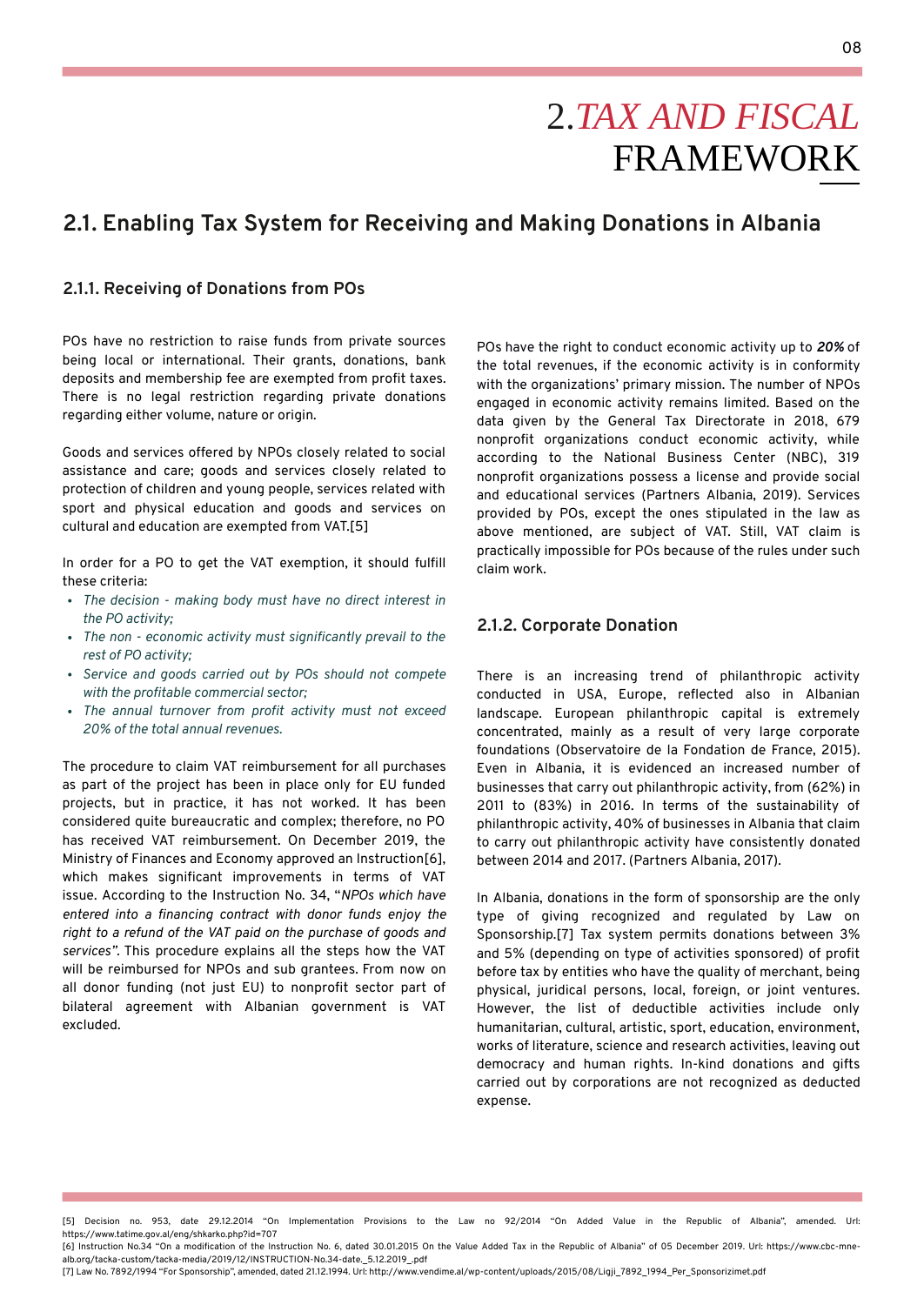In 2018, individual donors ranked first on both data related to donations' number and donations' value (Partners Albania, 2019). In Albania, the legal framework does not recognize the individual giving and as such, it does not qualify for tax deduction. One of the associated factors contributing to that is lack of requirement for personal income declaration, which could be used as a system to also declare donations and possibly apply tax deduction.

The law requires only for individuals with income above 2,000,000 All (15,750 USD), about 6% of working labor to submit annual personal incomes, which impedes application of any tax incentive.

### **2.1.3. Individual Donation**

#### **2.2.1. Receiving of Donations from POs**

#### *GERMANY*

A nonprofit organization is deemed to pursue **general public benefit** purposes if it seeks to support the public "materially, intellectually, or morally". The list of activities deemed for general public benefit, which is **exclusive** since 2007, includes the following categories: science and research, education, arts and culture, religion, international understanding, development aid, preservation of the environment and cultural heritage, support of youth or the aged, public health, amateur sports, support of democracy, care of soldiers and reservists, and the support of civic engagement. A nonprofit organization is considered to pursue "**charitable or benevolent**" purposes if it supports people in need due to their economic situation, or their physical and psychological state.

**Public benefit status** is stipulated in the **General Tax Code**, while tax benefits related to the public benefit status are addressed in the Corporate Income Tax Law, the Personal Income Tax Law and the Inheritance and Gifts Tax Law. The Tax Code provides that NPOs are recognized as public benefit organizations and are entitled to the related tax benefits if they engage in either "**general public benefit**" purposes/ activities; "**charitable** or **benevolen**t" activities; or "**churchrelated**" activities (Golubović, 2013).

### **2.2. Enabling Tax System for Donations – International Best Practices**

#### *MACEDONIA*

The **Law** on **Donations** and **Sponsorship** of **Public Benefit Activities** provides a set of rules and criteria related to donations and sponsorship, including tax incentives provided for corporate and individual donors. Associations of citizens and foundations are eligible to receive donations only if they engage in activities, which embed public benefit purposes.

The Law separates public benefit activities and public benefit goals, even though it is difficult to understand which is the distinction between these two notions. **Public benefit activities** are considered activities in the following areas: human rights protection, education, science, informationbased society, culture, sport, medicine, social protection and protection of people with special needs, blood donation, child protection, animal protection, environmental protection, etc. The notion of **public benefit goals** entails support to and encouragement of activities in the following areas: protection of human rights, promotion of culture, morality, education, science, development of information and knowledge-based society, sport, environmental protection, socio-humanitarian activities, civil society development, promotion of blood donation, promotion of international cooperation, as well as other activities defined by law to benefit the public (Golubović, 2013).

[8] Draft Law "For Some Additions and Amendments to the Law No. 7892/1994 "For Sponsorship", amended. Url: https://konsultimipublik.gov.al/Konsultime/Detaje/256

The Ministry of Education, Youth and Sport Another has proposed a new amendment to the Law on Sponsorship, which is expected to be enacted during the year 2020. The amendment tackles only sport activities.[8] According to the document:

*a) for sponsorships in the case of widespread team sports, up to 20% deduction of profit tax is recognized;*

*b) for sponsorship for other sports, up to 10 % income tax is recognized.*

Since there is no specific legal framework on philanthropy, there is no such procedure to report donations as a separated item in financial statements. Therefore, there are no reliable data as long as there are no means of verifications. In these circumstances, many businesses do not apply tax deductions.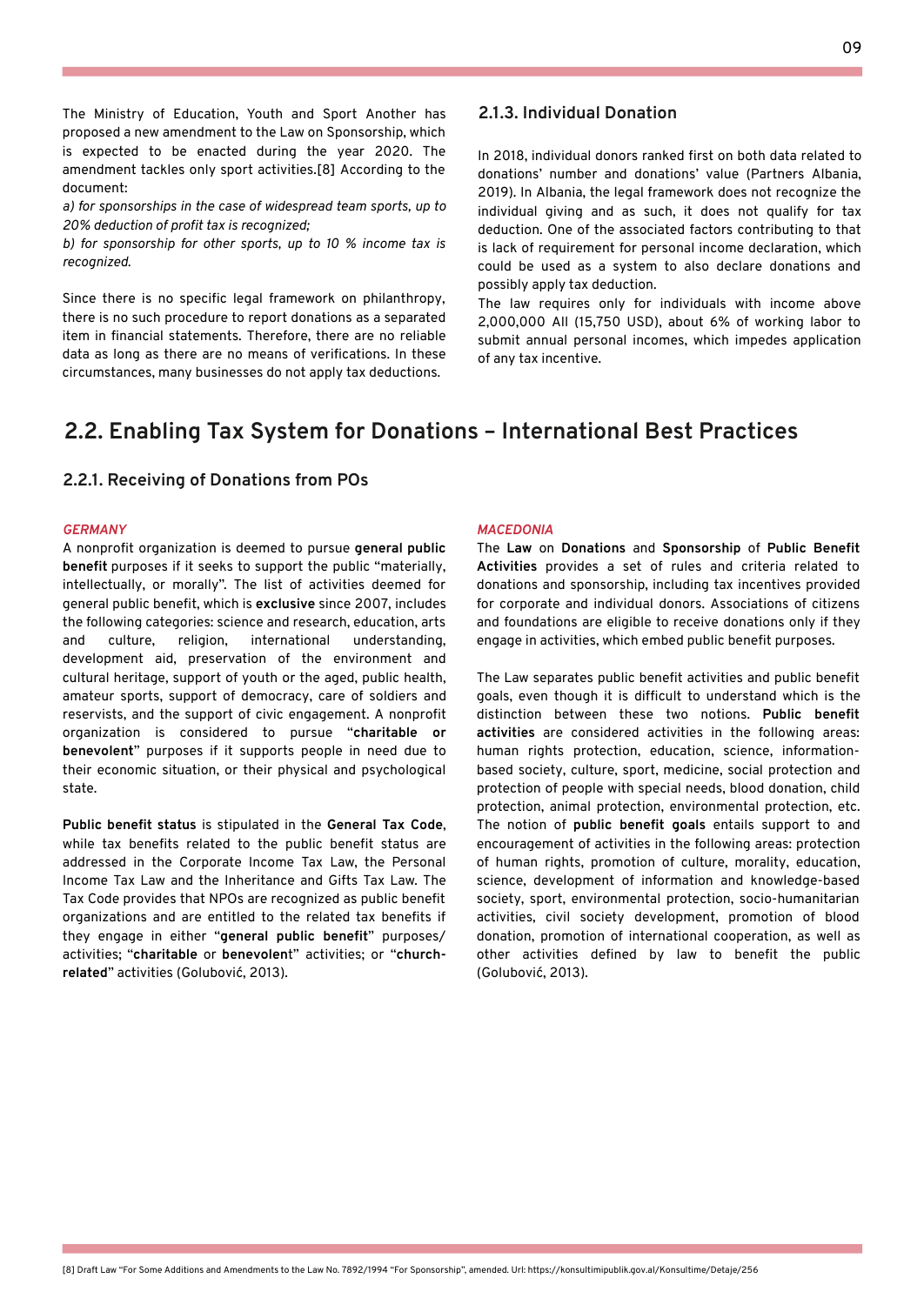#### **2.2.2. Corporate Donations**

#### *SPAIN*

Spain is one of the countries, which applies tax incentives for philanthropy to individuals and corporations. Under the Law 49/2002 on the "*Taxation of NonProfit Entities and Tax Incentives for Philanthropy*" ,[9] corporates may deduct 35 % of the donation. There are cases that the amount of deduction can be increased up to 5 % deduction for both individuals and corporations, if the contribution to the same nonprofit organization is sustainable for at least three years (ECNL, 2017).

The mechanism is valuable for several reasons:

*a) Contributes to strengthening of philanthropy and solidarity culture;*

*b) Points out the value of civil society;*

*c) Increases transparency, visibility and participatory decision making of NPOs;*

*d) Fulfills huge gaps in terms of NPOs' financial capacity and makes them less dependent from other public funds;*

In Hungary and Poland, individuals may allocate **1**% of their annual income tax to a pool of organizations, eligible to get this type of funding. In Poland, only Public Benefit Organizations are eligible to receive tax designations, whereas in Hungary public benefit status is not a requirement, although the beneficiary organization must perform public benefit activities. In Romania, the mechanism creates an added resource of income for students' scholarships based on merit or financial need. In Lithuania, taxpayers can allocate up to 2% of the income tax for artists (ECNL, 2017).

[9] Law No. 49/2002 on the "Taxation of NonProfit Entities and Tax Incentives for Philanthropy" of 24 December 2002. Available at: http://noticias.juridicas.com/base\_datos/Fiscal/l49- 2002.html

[10] The laws specifying the "percentage tax designation mechanism" could be separate laws, or incorporated in tax laws and annual budget laws depending from the country.

[11] In general, the public institution in charge are Ministry of Health, Social Policy and Equality, the Spanish Agency for International Development Cooperation, or the Ministry of Agriculture, Food, and Environment.

#### *GERMANY*

Corporations are exempt from the corporate income tax, as long as they donate for "public benefit, charitable or church related purposes". Corporations may deduct up to 20 % of their taxable (gross) income for donations. There is another option, where corporation may choose to deduct up to 0.4% of combined sum of their salaries and turnover. Corporations have the possibility to carry forward to upcoming fiscal years the donations, which exceed the deductible limit. Almost all kind of donations such as cash, in kind, real estate which have an economic value are recognized (Golubović, 2013).

#### *POLAND*

Corporations may deduct up to **10%** of their taxable (gross) income for giving to organizations conducting public benefit activities. Many kinds of donations are recognized ranging from cash, in kind, real estate, securities to shares (Golubović, 2013).

#### **2.2.3. Individual Donations**

The countries with the highest individual giving compared to GDP in Europe are the United Kingdom and the Netherlands. It seems to exist a direct correlation between the income tax level and number of individual donations. Therefore, in most of the countries where taxation is high, the proportion of

people who give is lower. France, Belgium and Italy, where tax revenues exceed 40% of GDP, are all in the bottom half of the ranking (Observatoire de la Fondation de France, 2015).

Countries such as Hungary, Italy, Moldova, Poland, Slovakia, and Spain have introduced a "*% tax designation mechanism"*. The mechanism allows individuals (in Slovakia also the corporations) to give away a portion of their income-tax payment to a specific purpose or NPO as defined by law.[10] The amount raised from these tax designations is not a donation, but support from the state budget.

#### *SLOVAKIA*

In Slovakia, the law provides a list of activities that organizations must perform to be eligible to receive tax designations. In addition, Slovakia is the only country in which both individuals and legal entities are allowed to designate their tax. Individuals are allowed to allocate **2**% of their income tax, while businesses may allocate from **1.5**% to **3**% to one or more registered NPOs based on their preference. Through the adopted amendments in Slovakia, individual and corporate taxpayers may choose to disclose their identity to their beneficiaries, or not. NPOs have to use the funds received from the tax-designation mechanism up to one year and a half from the time the money is received (ECNL, 2017).

#### *SPAIN*

Since 1988, Spanish taxpayers have been able to assign **0.7%** of their income tax to social purposes. They may choose to direct these funds to the Catholic Church or to "other social purposes". The allocation of funds is the responsibility of the government, and organizations and projects are selected through calls for tenders (depending on the field of activity) by the competent public institutions.[11] Most of these funds go to programs working with elderly, children and families, disabled, migrants, and other disadvantaged groups (ECNL, 2017).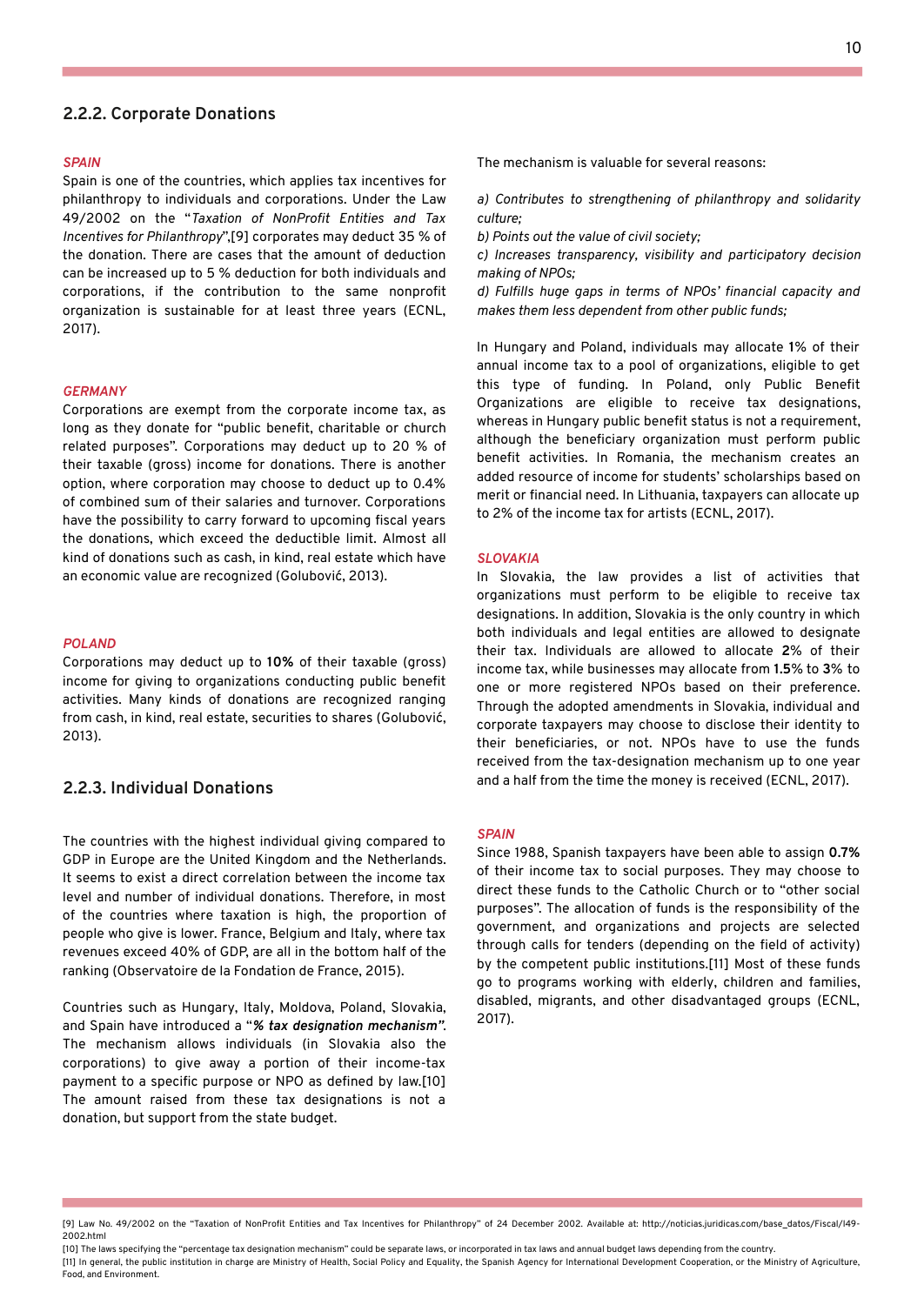In Albania, there is no legal framework addressing the crossborder donations issue, except screening rules under antimoney laundry regulations. Therefore, cross-border donations either in cash or in-kind are possible, including here individual and corporate donors. In any case, these donations are not subject of any tax exemption, like is the case for incountry corporate donations qualifying under the Sponsorship law.

All cross-border in-kind donations received, are treated like any other imported good. Therefore they are subject of VAT and related custom duties. POs are eligible and free to receive donations from abroad with no prior approval from any government institution.

The Law on Sponsorship provides corporate tax deduction for corporations either local or foreign, but only for those registered and donating in the country. An impediment here, is lack of double tax treaties in place with many European countries.

Cross-border projects funded by European Union have not been VAT exempted. As of December 2019, also cross-border projects are eligible to get the VAT reimbursement based on the new VAT procedure.[6]

The environment for cross-border philanthropy has not been conducive even within European Union. The European Court of Justice developed a general nondiscriminatory principle, which aims to provide facilities to public benefit organizations and donors when operating within EU borders and have the same tax incentive they enjoy in their countries. EU's nondiscrimination applies to a broad range of areas from economy to civil rights (ECNL, 2017).

Still, some countries do not apply the principle and put barriers to cross-border donation flows. This made the European Commission to issue several infringement procedures against Member States that are not yet in line with the non-discrimination principle and the free movement of capital in this regard. One of the model countries is Luxemburg, which applies the same tax treatment of a crossborder donation as if giving happens within the country. The Luxembourg resident donors must state in their tax declaration that the EU based public benefit organization, which has received the donation fulfill Luxembourg tax law requirements (European Foundation Centre, 2017).

# 3. *CROSS-BORDER* PHILANTHROPIC FLOWS

#### **3.1. Regulatory Environment for Sending and Receiving Cross-Border Donations in Albania**

#### **3.2. Regulatory Environment for Sending and Receiving Cross-Border Donations – International Best Practices**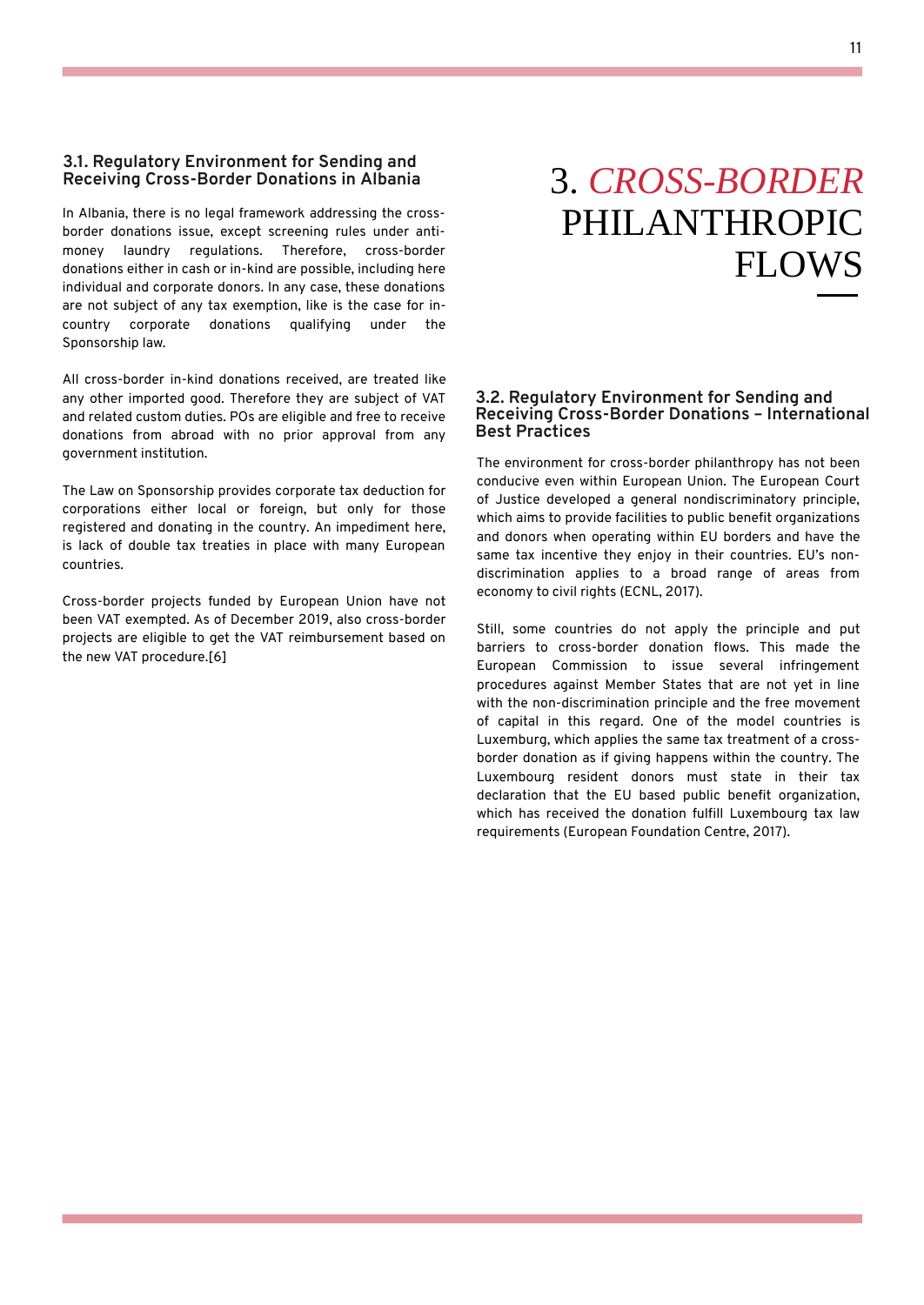The structures and mechanisms for dialogue and cooperation between POs and public institutions in Albania are established at a large scale, marking a notable improvement in the last years. There are structures and mechanisms for dialogue and cooperation between civil society and state institutions, as The National Council for Civil Society and the National Council for European Integration (Partners Albania, 2020). Public consultation is regulated by law and require public authorities to consult on draft laws, national and local strategies, and policies with high public interest. Each public authority should appoint a coordinator on notification and public consultation processes. Despite that, there are still public institutions that have failed to put such structures in place. The PO sector is becoming a legitimate actor in policy development in the country, enhanced also by legal and institutional mechanisms in place regarding consultation and access to information.

The main source of public funding is the Agency for the Support of Civil Society, which does not constitute a considerable financial resource for civil society sector. This institution is often criticized for its lack of transparency accountability, and role of decision-making structures. There are two other public schemes available such as the scheme of the Ministry of Culture and Good Causes Board of the National Lottery, but the funding available from these institutions is insignificant for the sector. There are no restrictions for POs to access any type of funding either local or international, and donors are exposed to no interference in type of support they provide for POs sector. Still, the sector rely heavily on foreign funding, with government play a minor role in funding.

Recently we see in Albania new and innovative forms of philanthropy, one of them being "Giving Circle" (live crowdfunding) event organized by Partners Albania on annual basis. In addition, there is an increase in using international online crowdfunding platforms (mostly GoFundMe) from POs (i.e., Fundjave Ndryshe) for different campaigns related to disasters such as the earthquake on November 2019, or issues related to children and families in need. Firdeus Foundation has a TV show dedicated to raising donations mostly on issues concerning poverty alleviation and disaster relief. On the other hand, Albania is not eligible in most of the international fundraising platforms (i.e., FaceBook Campaigns) and Albanian POs or individuals use intermediaries that reside outside the country to access them. Furthermore, Albania (except Bosnia Hercegovina) is the only country in Western Balkan with no local crowdfunding platform (Partners Albania, 2019). The uptake of crowdfunding for Albania may take some time due to lack of legal regulatory framework and trust between nonprofit sector and business one.

## 4. *POLITICAL AND GOVERNANCE* ENVIRONMENT

### **4.1. Albanian Practice**

Some countries recognize the importance of philanthropy and fundraising and provide direct support to stimulate crowdfunding and philanthropy. One model is the state funding scheme, the so-called "National Cooperation Fund" in Hungary. Through this mechanism NPOs obtain matching funds to the fund raised through different means. The state support cannot exceed 5 % of all the funds raised and declared by the applicant organization in the previous tax

year. Anyway, the limit of the state support received by the organizations as part of this funding scheme cannot exceed approximately \$1,800 (ECNL, 2017).

Developments in the philanthropic sector are accompanied with bigger and pro-active efforts from the sector towards self-regulations and higher ethical standards in order to build trust and legitimacy among public and stakeholders. There are several examples to this regard, one of them being *the International Statement of Ethical Principles in Fundraising*, which sets out the values, beliefs, and principles that govern professional fundraisers across the world. Its standards of practice for fundraisers address five key areas: responsibility to supporters, responsibility to comply with relevant legislation/standards, responsibility to their cause and beneficiaries, management, reporting and fundraising costs, pay and compensation (European Fundraising Association, 2018). Anyway, it does not replace any other code of conduct in individual countries, but rather provides a global framework to ethical fundraising activity.

There are countries such as UK, Ireland, France, and Spain, which have designed self-regulatory initiatives on fundraising and philanthropy. In the UK, there is the Code of Fundraising Practice (Civicus, 2014), developed by the Institute of Fundraising. The Code of Fundraising Practice sets the standards that apply to fundraising carried out by all charitable institutions and third party fundraisers in the UK. [12] In addition, UK has another mechanism such as the Charity Times Awards, which recognizes excellence in fundraising. A similar approach is used by Ireland with the Code of Practice and the National Award for Excellence, acknowledging best practices in fundraising (ECNL, 2017).

### **4.2. International Best Practices**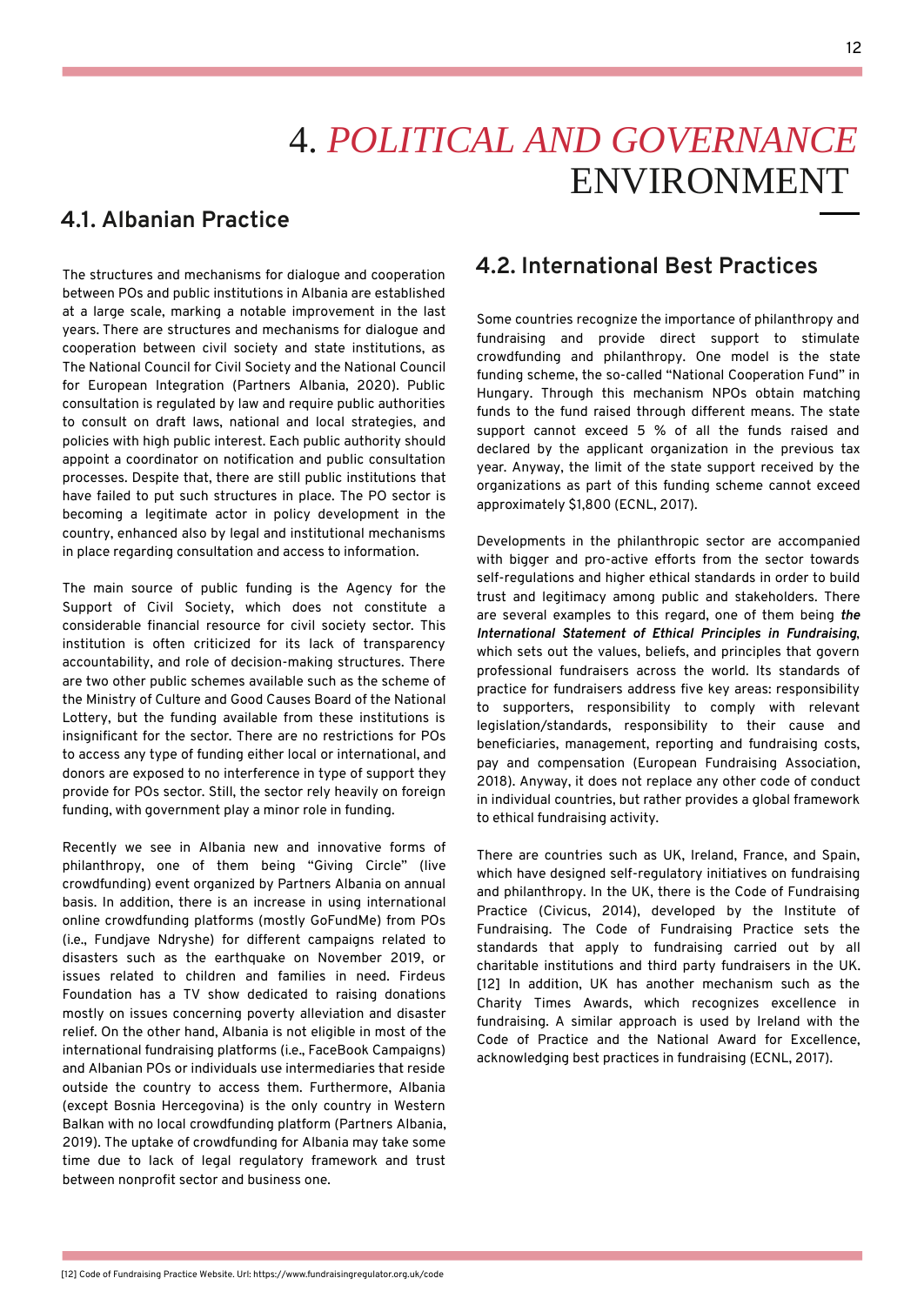There are several emerging trends in philanthropic activity in Europe and US, despite differences in the ways how it is organized in the two continents.

In Europe, the number of donors and amount of donations continue to increase, along with the need for greater transparency and accountability from philanthropic sector. The government funding is decreasing and philanthropic organizations need to diversify their income sources through cross sector (Lilly Family School of Philanthropy, 2018).

Several innovative vehicles appear to be at the spotlight of

the sector such as corporate volunteering, impact investment, social entrepreneurships, crowdfunding, online giving and venture philanthropy. The European Union Multiannual Financial Framework 2019-2021 reflects the importance of philanthropy and innovative instruments, which are bringing swift developments (Lilly Family School of Philanthropy, 2018). Foundations such as The Gates Foundation's "Giving by All" initiative has funded experimental design, new applications and giving platforms, and research on giving circles (Bernholz, 2020).

Alternatives such as trust-based philanthropy and participatory grant making have emerged for shifting the dynamics in relationships between funders and nonprofit grantees. Trust-based philanthropy is based on values such as power-sharing, equity, transparency and collaboration encouraging unrestricted funding, doing extra efforts on the nonprofits alignment with the foundation, not the traditional approach (where nonprofit have to align with donors' values) and partnering beyond funding (Whitman Institute, 2019). While, participatory grant making is defined as "the decision making power about funding (including the strategy and criteria) is shifted to the communities that funders aim to serve" (Gibson, 2017, p. 7).

Community Foundations, as nonprofit institutions that mobilize and invest technical and financial resources in a specific geographical area have been growing as a model in Europe.[13] This is a model, which is growing as an intermediary for more effective giving by joining forces and reducing administrative costs. While philanthropy and communities have been investing in inclusive growth efforts for more than a decade, an increasing effort to create partnership between nonprofits and private sector has come into focus (Johson Center for Philanthropy at Grand Valley State University, 2020).

Despite the developments, in many European countries is observed lack of specialized research institutions and a common methodology in monitoring the philanthropic

[13] European Community Foundation Initiative Website. Url: https://www.communityfoundations.eu/community-foundations-in-europe/knowledge-centre.html [14] Data Philanthropy - a term which describes a new form of partnership in which private sector companies share data for public benefit.

## 5. *GLOBAL TRENDS* IN THE PHILANTHROPIC LANDSCAPE

activity. As a result, Europe is falling behind in producing as a region reliable and up-to-date data on philanthropic activity. Acknowledging this pitfall in data collection and analysis, there are efforts from European philanthropic organizations to address the issue collectively. This will be beneficial to practitioners, policy-makers, and researchers in better understanding the sector impact and bringing more legitimacy to its activity, while engaging in fact-based advocacy efforts.[2]

Philanthropy and technology are changing rapidly, in particular in US. Experts estimate more than 150 trillion

gigabytes of data will need to be analyzed by 2025 (Kulkarni, 2019). The term "data philanthropy"[14] is relatively new, because it was introduced by the United Nations in 2011. Even though, the resources have been limited, philanthropist and the biggest foundations are investing their resources to professional data scientist and support other nonprofits. Institutions have encouraged a new form of partnership in which businesses would share data for public benefit (Kirkpatrick, 2011).

In United States and some countries of Western Europe, there are many individual donors and foundations established by wealthy families. These foundations increasingly are more prone to support infrastructure organizations rather than multi-sectoral nonprofits (Johson Center for Philanthropy at Grand Valley State University, 2020, p. 10)

Many private foundations, which do international grant making, have been working towards SDGs (17 Sustainable Development Goals). SDGs are drawing the attention of community foundations, which are making significant efforts to embody these goals as part of their values (Ross, 2018). Pandemic situations of Covid 19 as well will affect the philanthropic landscape and will draw the attention of investments towards medical infrastructure and research in

this field.

The dynamic changes in the philanthropic landscape has given a particular importance to Corporate Social Responsibility (CSR). CSR as an overarching term seeks to align social actions outside the organization with business objectives. Ultimately, CSR is not a domain solely of big corporates, because small and medium enterprises are embracing CSR activities and are engaged more and more strategically in this regards (Johson Center for Philanthropy at Grand Valley State University, 2020).

Beyond all major efforts to empower philanthropy, there is an increasing wave of critiques about "big" philanthropy. There are even suspects that big corporates cover up their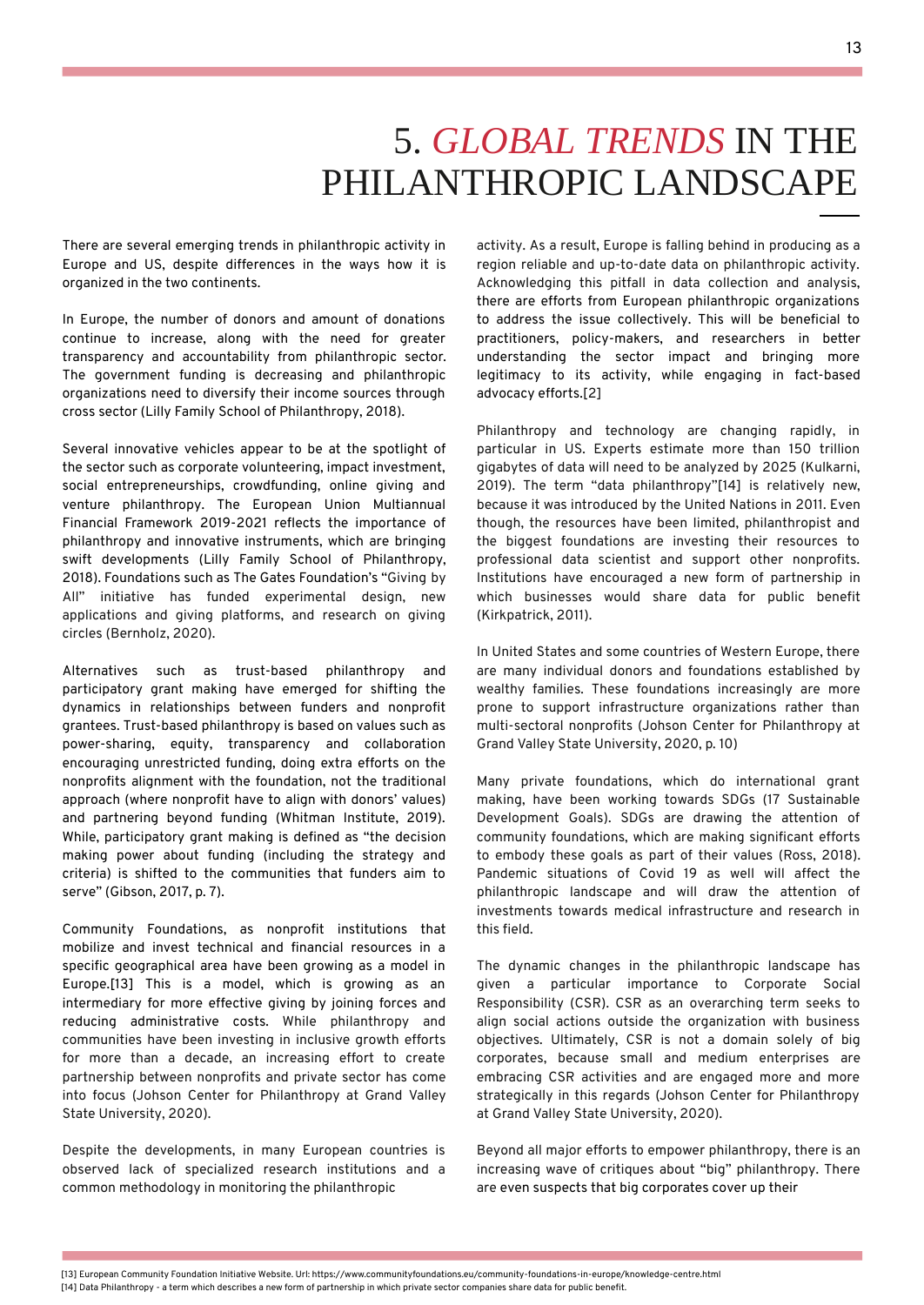"money laundering" activities or "broken" reputation through philanthropic giving. This puts nonprofits in a complicated spot and needs an increased awareness of nonprofits to create policies, procedures or code of ethics to do a diligent vetting of donors before accepting donations (Rendon, 2019). Some critics move easily from concerns about the most elite and unethical philanthropy to condemnation of the entire practice of philanthropy. Even though the critics are important to hold big donors accountable in the society, there is a huge threat to undermine the significant role of philanthropy in democratic societies (Buchanan, 2019).

Following the global trends, Albania has step up efforts towards the development of philanthropic tools and mechanisms. Different initiatives undertaken by intermediary organizations such as Partners Albania to increase the bridges of cooperation between business and NPOs through speed dating, formal and non-formal meeting have contribute to a better strategic partnership between the sectors. Taking into consideration that the private sector expects a greater transparency from PO sector, an initiative of the National Resource Center for Civil Society Organizations tends to mitigate this challenge through developing a Code of Conduct for the sector. Private sector will tend to invest more funds in POs, which will embody the Code of Conduct as part of their institutional policies. Even though in a very infant phase, there are some traces of the innovative forms such as giving circles and venture philanthropy development, because some corporates have started to support social entrepreneurship initiatives.

Several disasters happening in the end of 2019 and the beginning of 2020 such as earthquakes and a pandemic situation (COVID 19) will affect the socio-economic development of the country and beyond. Thus, it remains to be seen how much and in what aspects the philanthropic sector will be affected and how this global crisis is going to shape its mission and institutional organization.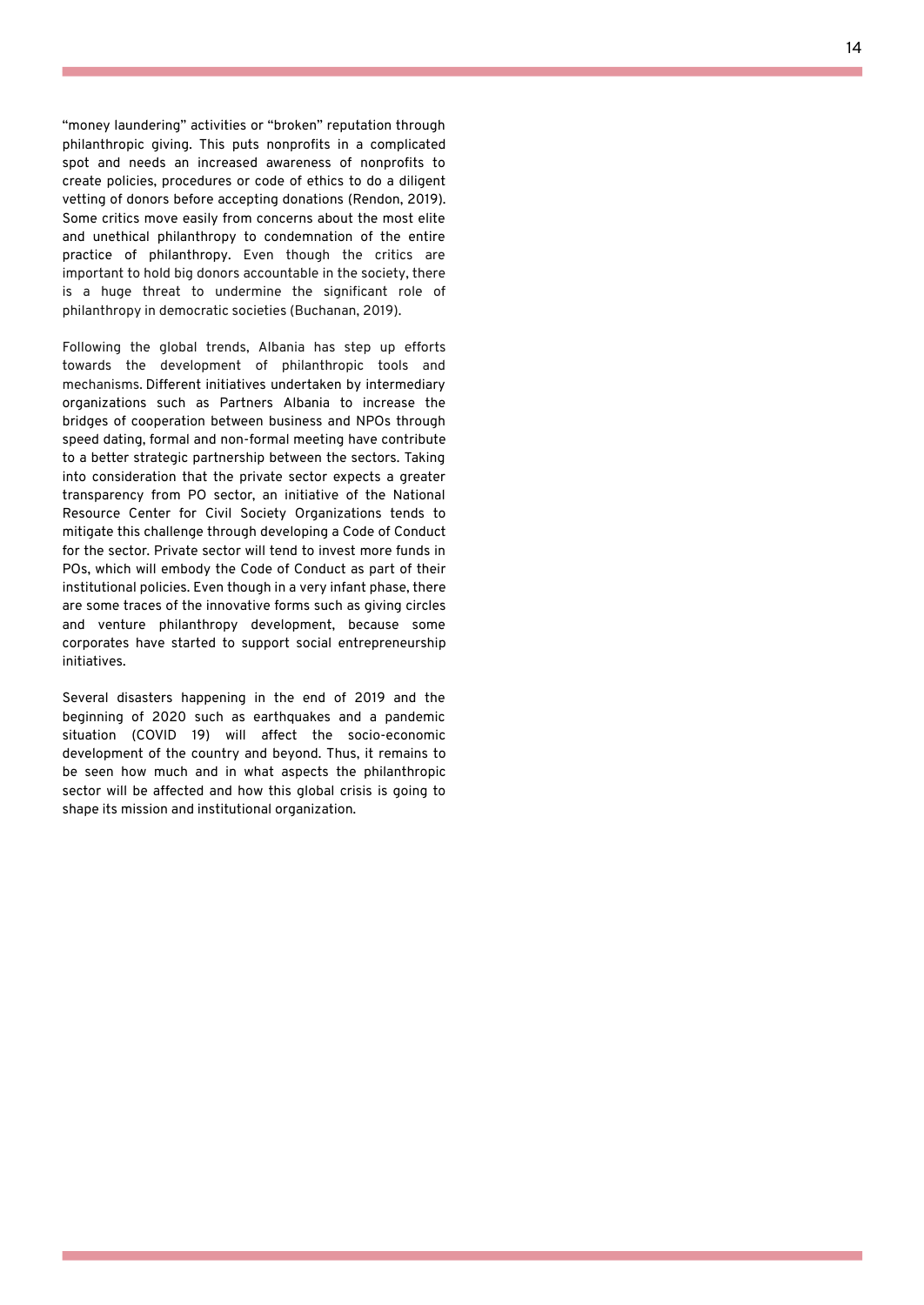### 6. *KEY RECOMMENDATIONS* TO IMPROVE THE ENVIRONMENT FOR PHILANTHROPY

*Creating an enabling environment for business sector and individuals to engage in philanthropy* The recognition of philanthropic activity in the legal framework is needed, in order to promote it as a distinct activity

apart from sponsorship. In this context, it is important to increase the fiscal incentives for corporations and to recognize individual donations. On a practical level, it is essential to design easy and transparent procedures to make and receive donations, and claim tax return, including here business sector but hopefully individuals as well. It would overcome barriers in philanthropic activity, and increase transparency and data collection.

#### *Development of sustainable CSR strategies as core part of business sector*

Companies should invest in know-how and dedicated funds to empower their CSR structures and strategies in place. The CSR network should promote the existing good examples and encourage other companies to embed CSR strategies wisely. CSR network should be more proactive to enable exchange programs for Albanian companies, which could benefit from the best practices in the region and beyond. Public available strategies on CSR and corporate philanthropy, which are well design and specific in their objectives, will help POs to effectively approach business sector on common areas of interest.

#### *Build bridges of partnership between POs and business sector*

POs are an important partner to enable the business sector to realize their moral obligation towards customers and the community at large. POs have to become strategically proactive to build a relation of trust with the business sector. Before setting a collaboration, POs have to research more on the values, interests and areas of social responsibility of each business they seek to cooperate. Improving transparency and standards will make POs reliable partners to channel business donations and design philanthropic programs jointly.

#### *Use of online and innovative tools*

There is need to develop new and more demanding ways of interaction and fundraising such as online crowdfunding platforms, impact investment, etc., which are almost absent in Albania. The PO sector should invest more on these alternative tools, as a way to narrow their funding gap and fulfill their mission towards their beneficiaries. If the nonprofit sector builds a more trustworthy reputation and transparent relationship with the public and business sector, the use of these fundraising tools would be more effective.

#### *Invest in research and data on philanthropy*

There is a strong need about reliable data on philanthropic activity and its societal impact in Albania. Availability of reliable data will have multiple benefits from supporting advocacy efforts of the nonprofit sector, to informing legislative changes and education and research. Universities, research centers, think tanks and POs should engage in data collection, analytics and research in order to underpin the impact measurement of philanthropic landscape.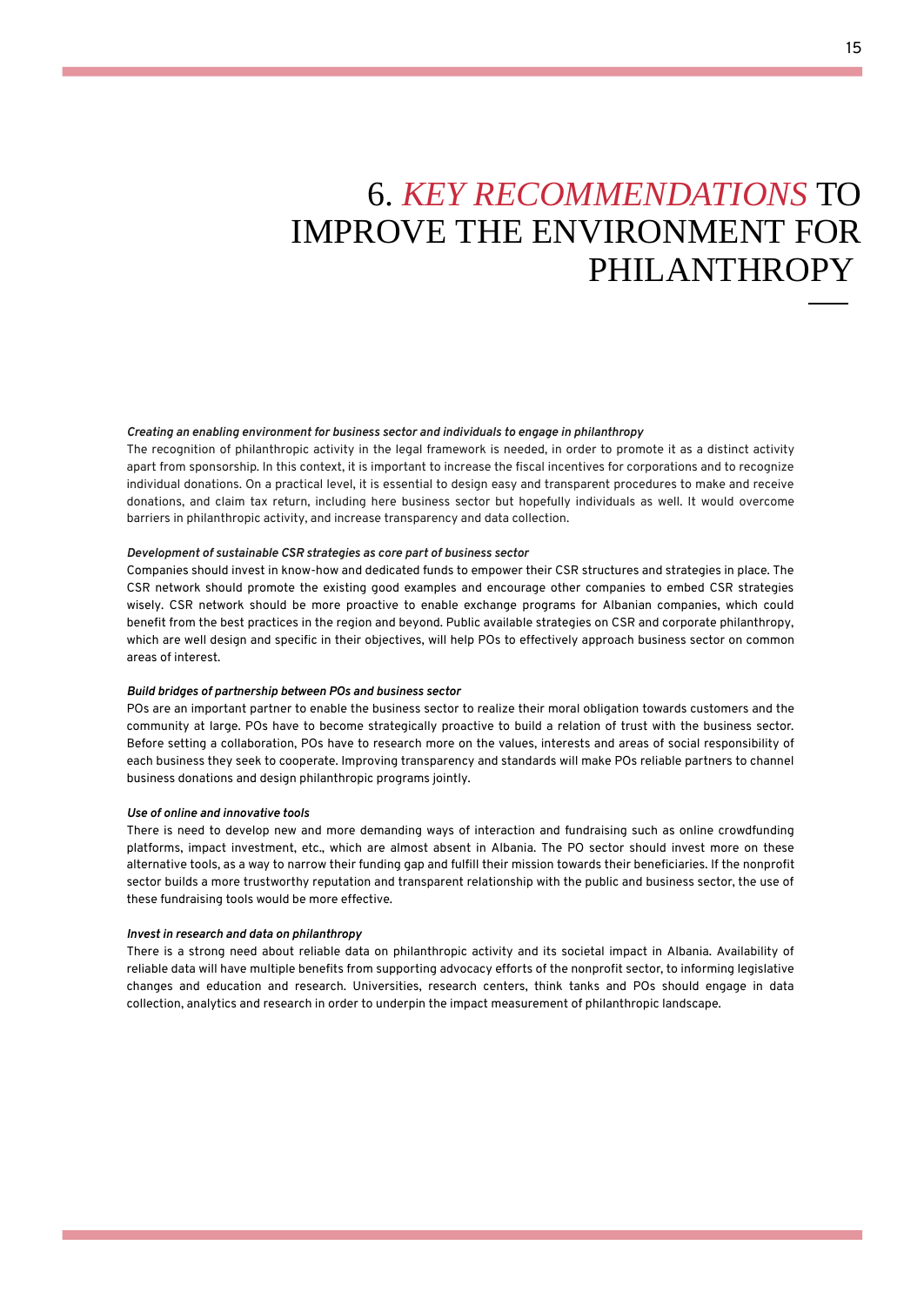### REFERENCES

Bernholz, L. (2020). *Philanthropy and Digital Civil Society: Blueprint 2020.* Stanford University's Center on Philanthropy and Civil Society. Retrieved from https://pacscenter.stanford.edu/wpcontent/uploads/2019/12/Blueprint-2020-FINAL-DIGITAL.pdf

Buchanan, P. (2019). *Giving done right: effective philanthropy and making every dollar count.* New York: Public Affairs.

Charities Aid Foundation. (2019). *CAF World Giving Index.* Retrieved from https://www.cafonline.org/docs/defaultsource/about-us-publications/caf\_wgi2018\_report\_webnopw\_2379a\_261018.pdf?sfvrsn=c28e9140\_4

Civicus. (2014). *Accountability for Civil Society by Civil Society: A Guide to Self-Regulation Initiatives.* Retrieved from https://www.civicus.org/images/stories/CIVICUS%20Self-regulation%20Guide%20Eng%202014.pdf

Council on Foundations. (n.d.). What are some different kinds of private foundations? Retrieved from http://www.cof.org/content/foundation-basics

ECNL. (2017). *The Regulatory Framework for Fundraising in Europe.* Retrieved from http://ecnl.org/wpcontent/uploads/2017/11/The-Regulatory-Framework-for-Fundraising-in-Europe\_ECNL-research.pdf

European Commission. (2002). Corporate Social Responsibility Main issues. Brussels. Retrieved from http://europa.eu/rapid/press-release\_MEMO-02-153\_en.htm

European Foundation Centre. (2015). *Comparative Highlights of Foundation Laws: The Operating Environment for Foundations in Europe.* Brussels. Retrieved from https://www.issuelab.org/resource/comparative-highlights-offoundation-laws-the-operating-environment-for-foundations-in-europe-2015.html

European Foundation Centre. (2017). *Boosting cross-border philanthropy in Europe.* Retrieved from https://www.efc.be/uploads/2019/03/Boosting-Cross-Border-Philanthropy-in-Europe-Towards-a-Tax-Effective-Environment.pdf

European Fundraising Association. (2018). *International Statement of Ethical Principles in Fundraising.* Retrieved from https://efa-net.eu/wp-content/uploads/2018/10/international-statement-of-ethical-principles-infundraising-july-2018.pdf

European Research Network on Philanthropy. (2017). *Giving in Europe - The state of research on Giving in 20 European Countries.* Amsterdam: Lenthe Publishers. Retrieved from http://ernop.eu/wpcontent/uploads/2017/05/Giving-in-Europe-Executive-Summary-WEBSITE.pdf

Gibson, C. (2017, October). *Participatory Grantmaking: Has its time come?* Retrieved from Ford Foundation: https://www.fordfoundation.org/media/3599/participatory\_grantmaking-lmv7.pdf Golubović, D. (2013). *Tax Laws Affecting Philanthropy in the Countries of South Europe.* Belgrade. Johnson, P. (2018). *Global Philanthropy Report: Perspectives on the global foundation sector.* Harvard Kennedy School.

Johson Center for Philanthropy at Grand Valley State University. (2020). *11 Trends in Philanthropy for 2020.*

Kirkpatrick, R. (2011, September). *Data philanthropy: Public & private sector data sharing for global resilience.* Retrieved from https://www.unglobalpulse.org/blog/dataphilanthropy-public-private-sector-data-sharingglobal-resilience

Kulkarni, R. (2019). *Big data goes big.* Retrieved from Forbes: https://www.forbes.com/sites/

Liang, H., & Renneboog, L. (2016). Corporate Donations and Shareholder Value. *European Corporate Governance Institute - Finance Working Paper No. 491/2016*.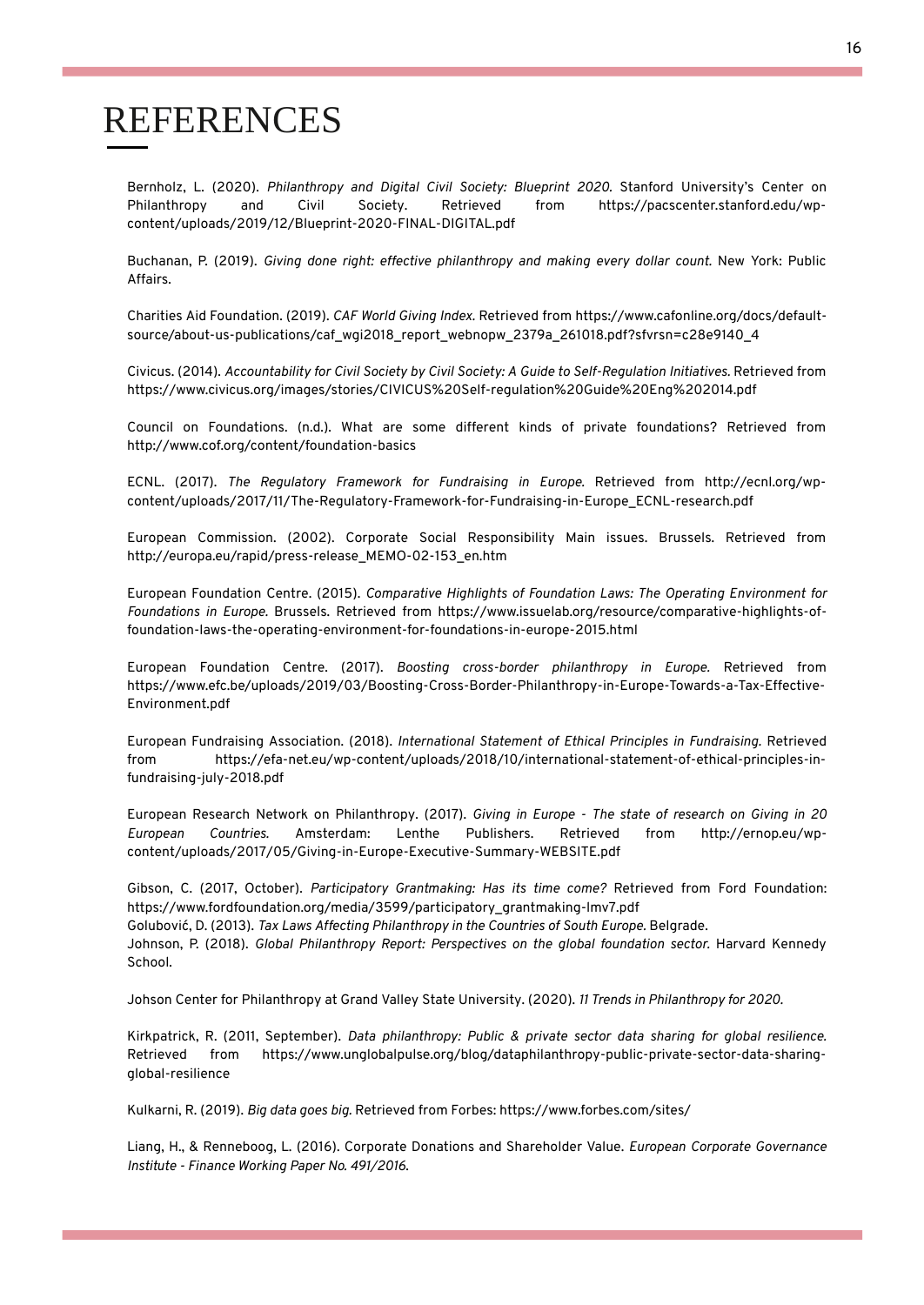Lilly Family School of Philanthropy. (2018). *The Global Philanthropy Environment Index 2018.* Indiana University. Retrieved from https://dafne-online.eu/wp-content/uploads/2019/05/gpei18-europe.pdf

Observatoire de la Fondation de France. (2015). *An overview of philanthropy in Europe.* Retrieved from http://efc.issuelab.org/resource/an-overview-of-philanthropy-in-europe.html

Partners Albania. (2011). A historical View of the Development of Philanthropy in Albania. Retrieved from https://partnersalbania.org/wpcontent/uploads/2016/01/A\_Historical\_View\_of\_the\_Development\_of\_Philanthropy\_in\_Albania.pdf

Partners Albania. (2017). *Philanthropic activity of enterprises in Albania.* Retrieved from http://partnersalbania.org/publication/philanthropic-activity-of-enterprises-in-albania-second-survey-2016/

Partners Albania. (2019). *Crowdfunding Platforms: An Alternative Source of Funding.* Retrieved from https://partnersalbania.org/wp-

content/uploads/2019/05/Crowdfunding\_platforms\_an\_alternative\_source\_of\_funding.pdf

Partners Albania. (2019). *Monitoring Matrix on Enabling Environment for Civil Society Development, Country Report for Albania 2018.* Retrieved from http://partnersalbania.org/wp-content/uploads/2019/07/Monitoring-Matrix-Country-Report-for-Albania-2018.pdf

Partners Albania. (2019). *Overview of Social Enterprises Eco-system in Albania.* Retrieved from https://partnersalbania.org/wp-content/uploads/2019/04/Overview-of-Social-Enterprises-Eco-system-in-Albania.pdf

Partners Albania. (2020). *Monitoring Matrix on Enabling Environment for Civil Society Development, Country Report for Albania 2019.*

Rendon, J. (2019, September 19). How to protect your nonprofit from controversial donors. *Chronicle of Philanthropy*. Retrieved from https://www.philanthropy.com/article/How-to-Protect-YourNonprofit/247176

Ross, N. (2018). *Local leadership, global impact.* Council on Foundations. Retrieved from https://www.cof.org/sites/default/files/documents/files/local-leadership-global-impact.pdf

USAID. (2019). *2018 CSO Sustainability Index for Central and Eastern Europe and Eurasia.* Retrieved from https://www.usaid.gov/sites/default/files/documents/1866/CSOSI\_Report\_7-28-17.pdf

Whitman Institute. (2019). *Trust-based Philanthropy.* Retrieved from Whitman Institute: https://thewhitmaninstitute.org/grantmaking/trust-based-philanthropy/